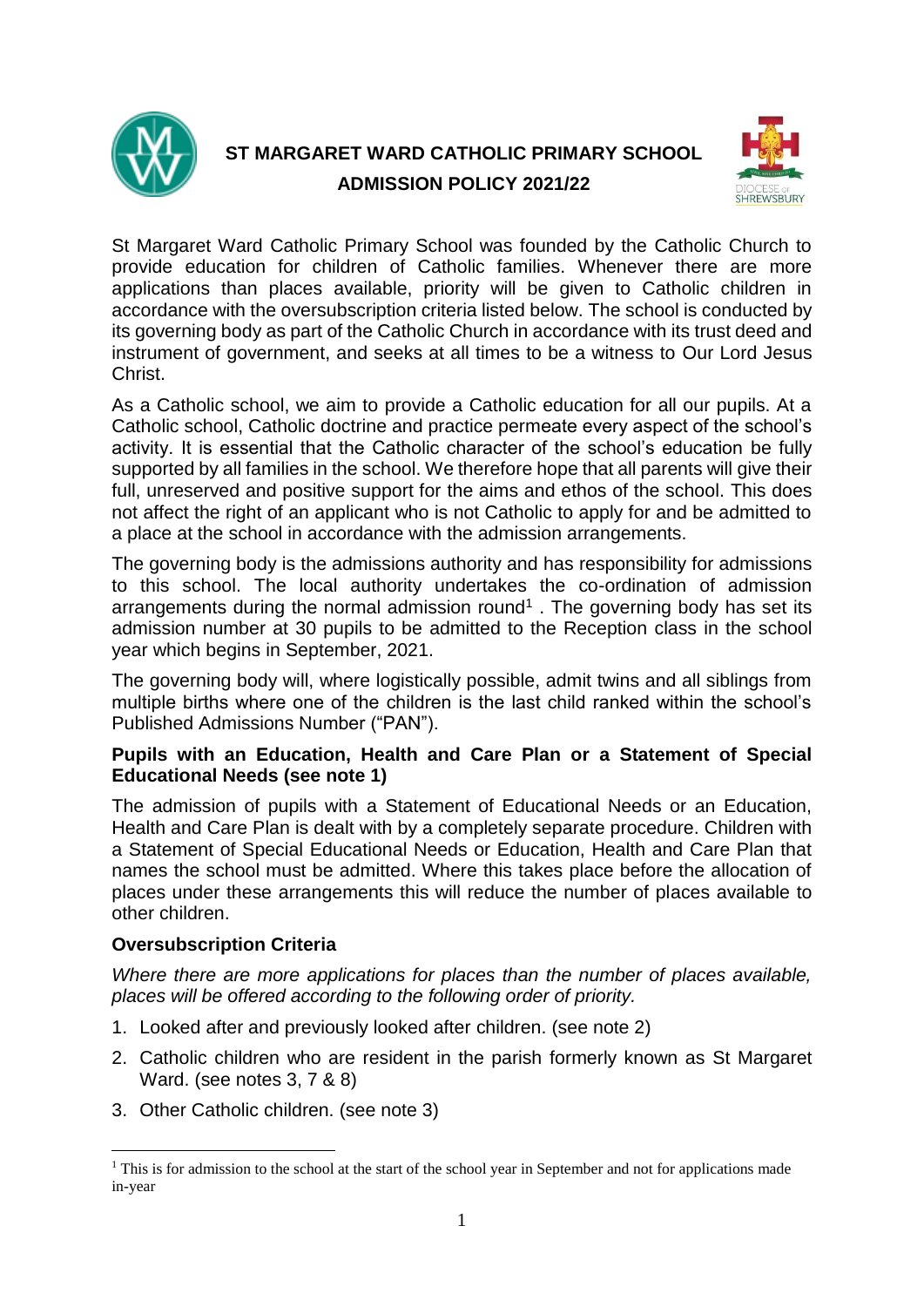4. Non-Catholic children whose parents wish for them to have a Catholic education.

*Within each of the categories listed above, the following provisions will be applied in the following order.*

- (i) The attendance of a brother or sister at the school at the time of enrolment will increase the priority of an application within each category so that the application will be placed at the top of the category in which the application is made after children in (1) above (see note 4).
- (ii) The children of staff will be given increased priority within each category so that the application will be placed at the top of the category in which the application is made after children in (1) above (see note 6).

## **Tie Break**

Priority will be given to children living closest to the school determined by the shortest distance. Distances are calculated in accordance with published guidance from Trafford Local Authority. In the event of distances being the same for two or more children where this would determine the last place to be allocated, random allocation will be carried out and supervised by a person independent of the school. All the names will be entered into a hat and the required number of names will be drawn out.

## **Application Procedures and Timetable**

To apply for a place at this school in the normal admission round<sup>2</sup>, you must complete a Common Application Form available from the local authority in which you live. Forms can be obtained from [www.trafford.gov.uk](http://www.trafford.gov.uk/) or School Admissions, Children and Young People's Service, 4th Floor, Waterside House, Sale, M33 7ZF.

You are also requested to complete the Supplementary Information Form (SIF), which can be obtained from the school office, and returned directly to the school.

**If you do not provide the information required in the SIF and return it by the closing date, together with all supporting documentation, your child cannot be placed in criteria 2 or 3.**

#### **All applications which are submitted on time will be considered at the same time and after the closing date for admissions published by Trafford Local Authority.**

If you are unsuccessful, you have the right of appeal to an independent appeal panel.

#### **Late Applications**

Late applications will be administered in accordance with your home Local Authority Primary Co-ordinated Admissions Scheme. You are encouraged to ensure that your application is received on time.

#### **Waiting Lists**

1

In addition to their right of appeal, unsuccessful children will be offered the opportunity to be placed on a waiting list. This waiting list will be maintained in order of the oversubscription criteria set out above and *not* in the order in which applications are received or added to the list. Waiting lists for admission will operate throughout the school year.

<sup>&</sup>lt;sup>2</sup> This is for admission to the school at the start of the school year in September and not for applications made in-year.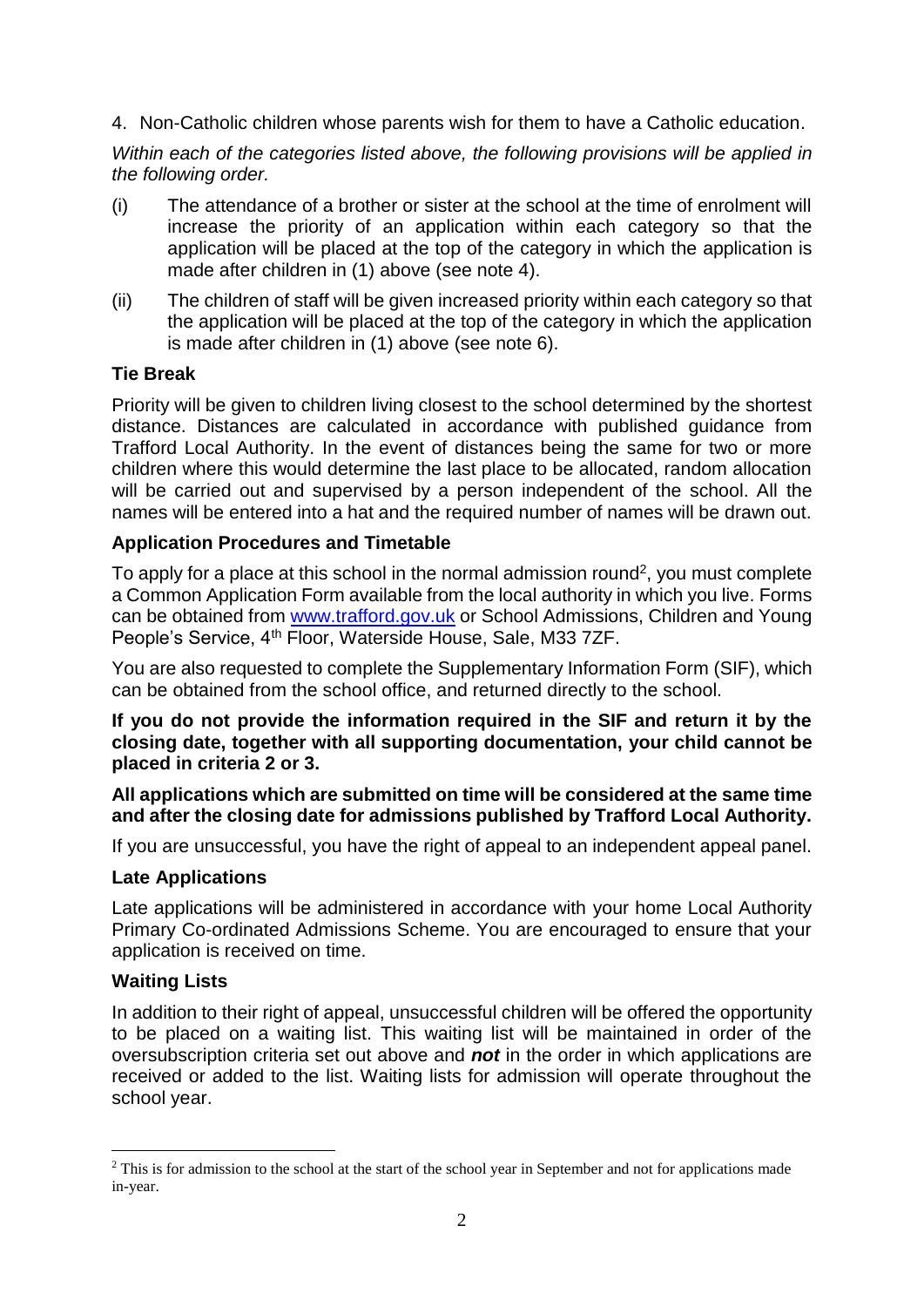#### **Inclusion in the school's waiting list does not mean that a place will eventually become available.**

### **In-Year Applications**

An application can be made for a place for a child at any time outside the admission round and the child will be admitted where there are available places. Applications should be made to the school on 0161 969 9852 or [office@smwprimary.net](mailto:office@smwprimary.net)

Where there are places available but more applications than places, the published oversubscription criteria, as set out above, will be applied.

If there are no places available, the child will be added to the waiting list (see above).

You will be advised of the outcome of your application, and you have the right of appeal to an independent appeal panel.

#### **Nursery**

For children attending the school's nursery, application to the reception class of the school must be made in the normal way, to the home local authority. Attendance at the school's nursery does not automatically guarantee that a place will be offered at the school.

#### **Withdrawal of Offer**

The governing body reserves the right to withdraw the offer of a place or, where a child is already attending the school, the place itself, where it is satisfied that the offer or place was obtained by deception.